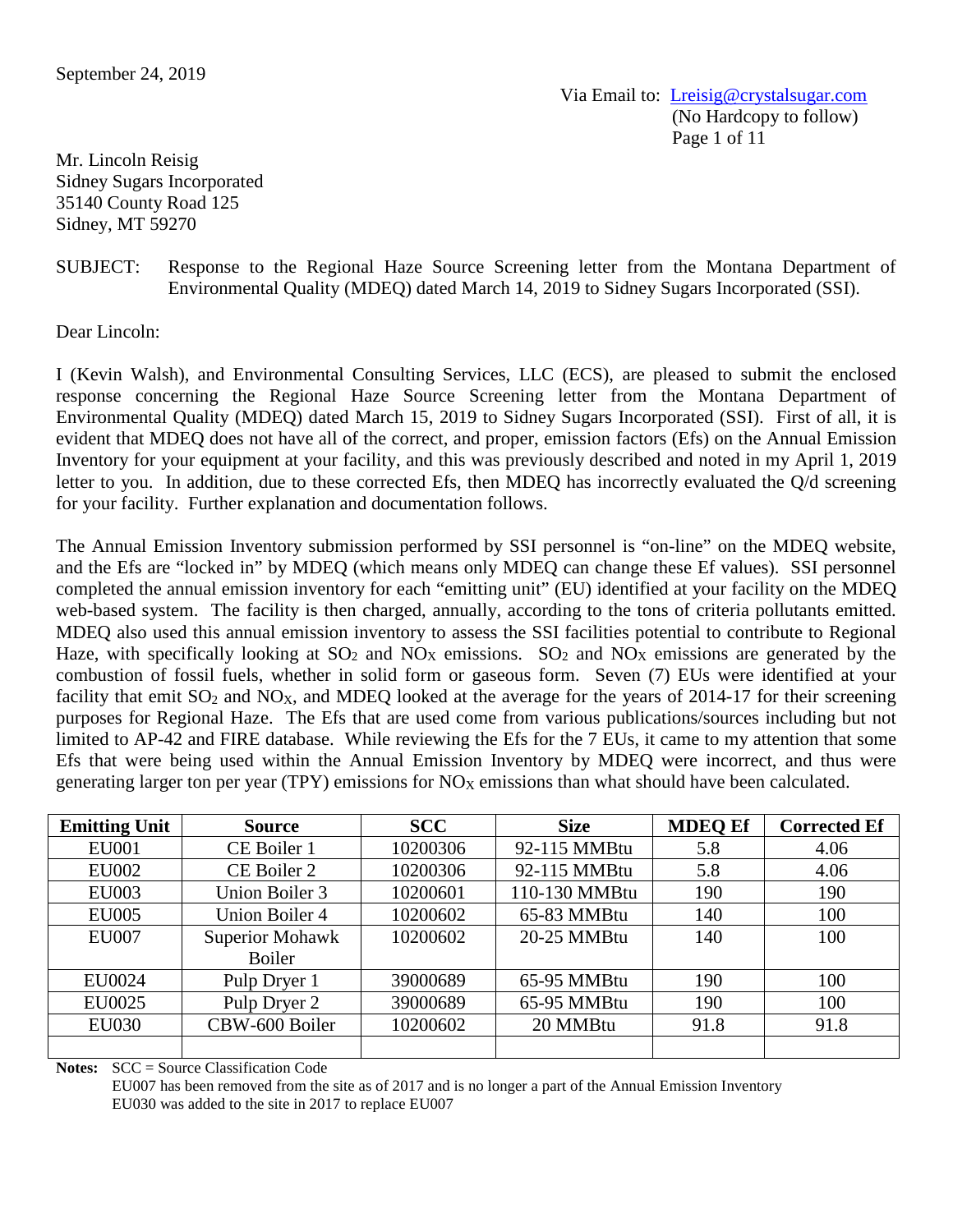An explanation of the corrected Efs:

- For EU001 and EU002, the corrected Ef is due to the operational configuration of "over-fire air" (OFA), which is described in the most updated AP-42 manual as a "NO<sub>X</sub> control" that is 20-30% effective in reducing emissions. This control measure was described and noted in the 2012 Energy Assessment document developed by Stan Selle for the SSI CE Boilers.
- For EU005; EU007; EU0024; and EU0025, the corrected Ef is due to updated information in both AP-42 and the FIRE database that lowered the Ef from 140 and/or 190 to 100. Also, it appears that MDEQ incorrectly classified EU0024 and EU0025 (the Pulp Dryers) at a higher Ef than should have been.
- Efs are based on the SCC as well as the size of the EU.

Excel spreadsheets are attached that demonstrate the MDEQ calculated values of NOx and the corrected values for NOx. The "2014-17 average"  $N_{\text{Ox}}$  TPY emissions, as shown on the MDEQ letter, was 210.75, while the corrected average NO<sub>X</sub> TPY emissions for 2014-17 (using the corrected Efs as shown above) is 151.53, a reduction of 59.22 TPY average.

The MDEQ letter performed an  $SO_2$  and  $NO_X$  Emissions Screening Analysis using the 2014-17  $SO_2$  and  $NO_X$ averages, with their result showing a value of 5.18 using the calculation routine of  $Q/d$ , where  $Q = SO2 + NOX$ and d = distance to nearest Class I Area. When using the corrected Efs (as shown above and on the attached spreadsheets) the 2014-17 SO<sub>2</sub> and NO<sub>X</sub> average, the **Emissions Screening Analysis value becomes 4.04**.

# **FOUR FACTOR ANALYSIS - GENERAL APPLICABILITY**

Although it would appear that "No Further Actions" should be required for SSI for the Regional Haze Program due to the Emission Screening Analysis value of 4.04, a Four Factor Analysis has been performed for NOx emissions for the four major emitting sources at SSI identified in the MDEQ letter, with the results shown herein.

Four NOx major emitting sources at SSI CE Boiler #1 CE Boiler #2 Union Boiler #3 Union Boiler #4

To accomplish the requested Four Factor Analysis for NOx emissions for the above identified emitting units (EUs), and due to the fact that these EUs are operated by a beet sugar manufacturer, of which there are few in the United States, then certain publically available information regarding this issue specific to beet sugar manufacturing have been reviewed and used within this submittal, in specific the "Amec Foster Wheeler Environmental & Infrastructure, Inc.; Final Four Factor Analysis for Regional Haze in the Northern Midwest Class I Areas, dated October 27, 2015" document (Amec document).

A summary of the results from the Four Factor Analysis of the Amec document indicates that Industrial, Commercial, and Institutional (ICI) Boilers at Sugar Beet Manufacturing Facilities have: an average cost (in 2015 dollars) of \$450-\$17,000 per ton of NOx reduction; a compliance timeframe of 2-5 years following SIP submittal; energy and non-air quality environmental impacts of efficiency loss, increased fuel consumption, solid waste disposal, reagent storage, and ammonia slip; and a remaining useful life of 10-30 years.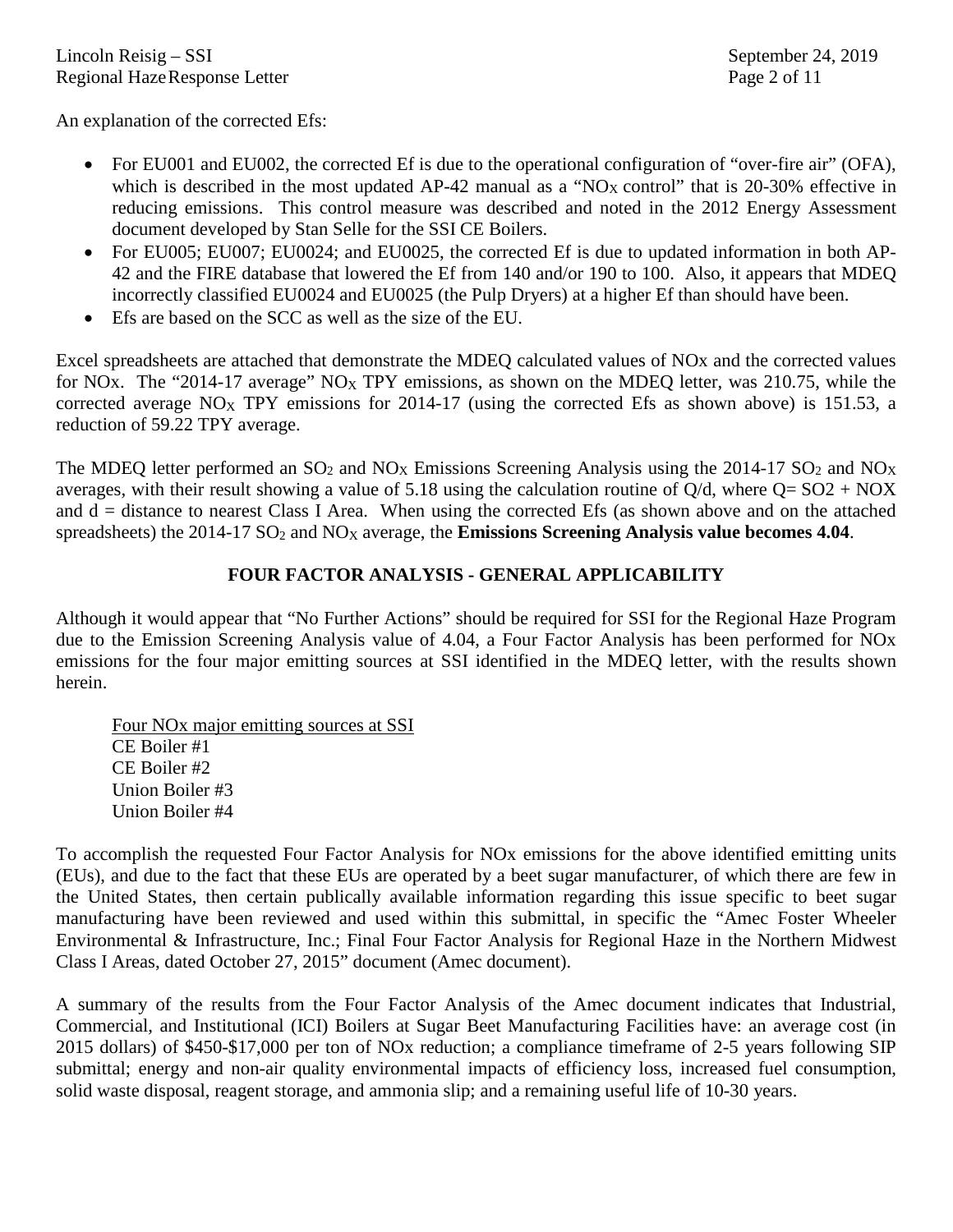### **NOx from Industrial, Commercial, and Institutional Boilers at Sugar Beet Manufacturing Facilities**

#### NOx Emissions and Control Options

Nitrogen oxides are a by-product of combustion. Nitrogen is inherently contained in fuels and in the air and does not react at low temperatures. During combustion, the high temperatures cause the nitrogen and oxygen in the air to react and form NOx. The amount of NOx formed is dependent on many factors including the type of fuel combusted, temperature, and residence time of the air. NOx formation can be classified into the following four categories: thermal NOx, fuel NOx, feed NOx, and prompt NOx. Thermal NOx is formed from nitrogen and oxygen in the air as a result of high temperature. Thermal NOx formation has a positive correlation with temperature. Fuel NOx is the result of nitrogen contained in organic fuels releasing and reacting with oxygen. Some fuels, such as natural gas, typically have no bound nitrogen, however, others such as coal or oil can contain high amounts. Feed NOx is caused by reaction of the nitrogen in feed materials in a process, such as the constituents of cement, in a high temperature environment. Feed NOx is not usually a concern for boilers. Prompt NOx is formed as atmospheric nitrogen, atmospheric oxygen, and hydrocarbons from the fuel rapidly react. It is a minor contributor to overall NOx formation.

Due to the multiple factors affecting NOx formation from combustion, there are different methods of reducing or controlling NOx emissions. The potential control types analyzed can be categorized into the following two categories: combustion modifications and post-combustion NOx controls. Combustion modifications are changes to one or more controllable variables in the combustion process itself, such as temperature and combustion air residence time. Post combustion NOx controls utilize add-on control technologies to decrease the amount of formed NOx before the combustion air is release to the atmosphere. It should be noted that the potentially applicable controls for any one source are highly dependent on the type of boiler, fuel(s) used, heat input capacity, and mode of operation. A summary of the potential NOx control options is provided in Table 1.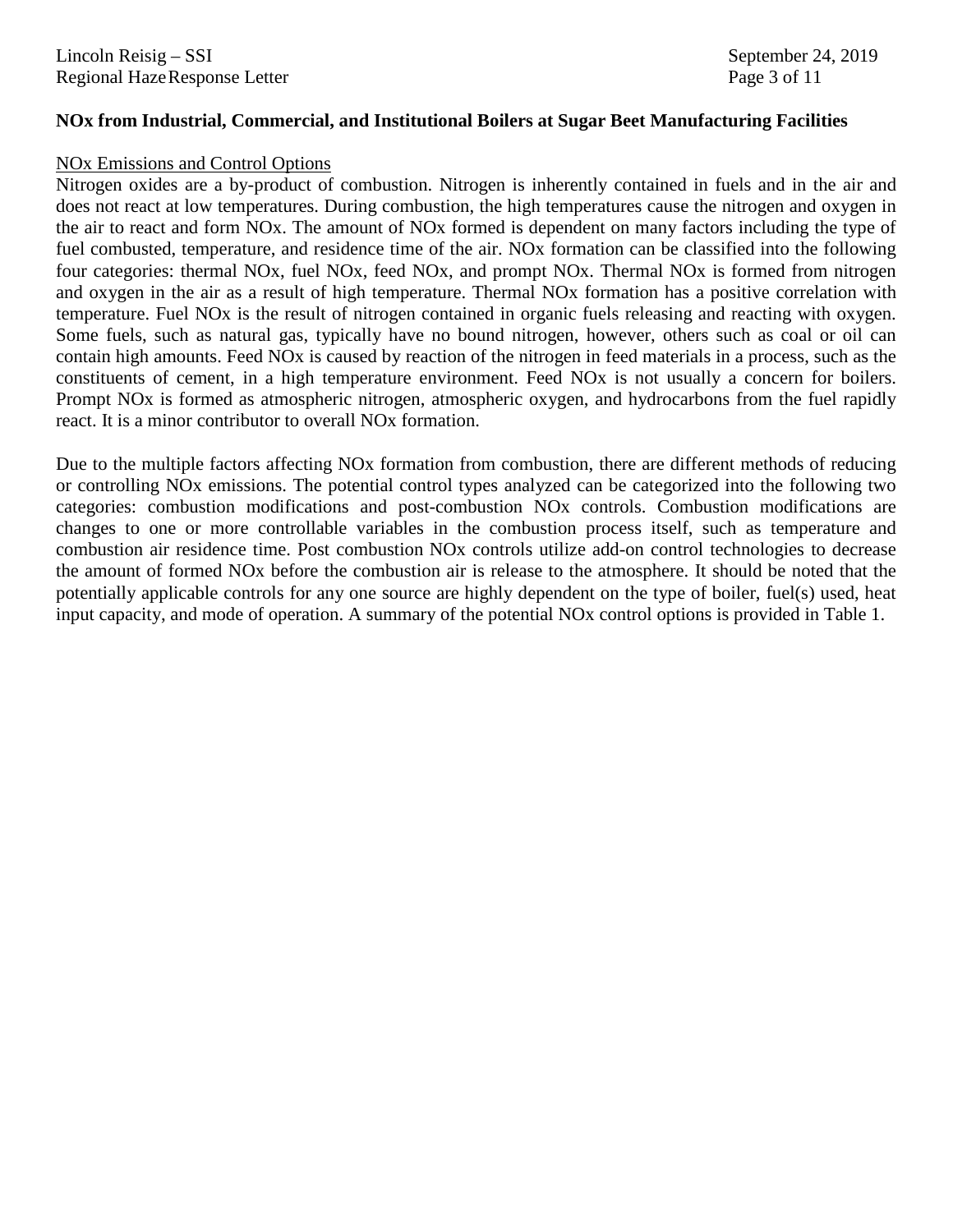# **Table 1 Potential NOx Control Options for Industrial, Commercial, and Institutional Boilers at Sugar Beet Manufacturing Facilities**

| <b>Technology</b>   | <b>Description</b>                 | <b>Applicability</b>              | <b>Performance</b>                  |
|---------------------|------------------------------------|-----------------------------------|-------------------------------------|
| <b>Boiler</b>       | Adjust air to fuel ratio           | Potential control measure         | 5-15% reduction in NO <sub>x</sub>  |
| Tuning/Optimization |                                    | of all boilers                    |                                     |
| <b>LNB</b>          | Low NO <sub>x</sub> burners        | Potential control measure         | 40-50% reduction in NO <sub>x</sub> |
|                     |                                    | for all boilers; dependent        |                                     |
|                     |                                    | upon fuels burned, boiler         |                                     |
|                     |                                    | boiler<br>use,<br>and             |                                     |
|                     |                                    | configuration                     |                                     |
| <b>ULNB</b>         | Ultra low NO <sub>x</sub> burners  | Potential control measure         | 45-85% reduction in NO <sub>x</sub> |
|                     |                                    | for all boilers; dependent        |                                     |
|                     |                                    | on fuels burned, boiler           |                                     |
|                     |                                    | and<br>boiler<br>use,             |                                     |
|                     |                                    | configuration                     |                                     |
| $LNB + FGR$         | Low NO <sub>x</sub> burners and    | Potential control measure         | 50-70% reduction in NO <sub>x</sub> |
|                     | flue gas recirculation             | for all boilers; dependent        |                                     |
|                     |                                    | on fuels burned,<br>boiler        |                                     |
|                     |                                    | boiler<br>and<br>use,             |                                     |
|                     |                                    | configuration                     |                                     |
| LNB+OFA             | Low NO <sub>x</sub> burners<br>and | Potential control measure         | 40-60% reduction in NO <sub>x</sub> |
|                     | over-fired air                     | for all boilers; dependent        |                                     |
|                     |                                    | on fuels burned, boiler<br>boiler |                                     |
|                     |                                    | and<br>use,<br>configuration      |                                     |
| <b>SCR</b>          | A reducing agent such as           | Potential control measure         | 70-90% reduction in NOx             |
|                     | ammonia is introduced              | for all boilers; dependent        |                                     |
|                     | into the flue gas stream to        | on flue gas temperature           |                                     |
|                     | form nitrogen gas in the           | and boiler configuration          |                                     |
|                     | presence of a catalyst             |                                   |                                     |
| <b>SNCR</b>         | A reducing agent such as           | Potential control measure         | 10-70% reduction in NO <sub>x</sub> |
|                     | ammonia is introduced              | for all boilers; dependent        |                                     |
|                     | into the flue gas stream to        | on flue gas temperature           |                                     |
|                     | form nitrogen gas                  | and boiler configuration          |                                     |
| <b>RSCR</b>         | A reducing agent such as           | Potential control measure         | 60-75% reduction in NO <sub>x</sub> |
|                     | ammonia is introduced              | for all boilers; dependent        |                                     |
|                     | into the flue gas stream to        | on boiler configuration           |                                     |
|                     | form nitrogen gas in the           |                                   |                                     |
|                     | presence of a catalyst and         |                                   |                                     |
|                     | heat exchangers                    |                                   |                                     |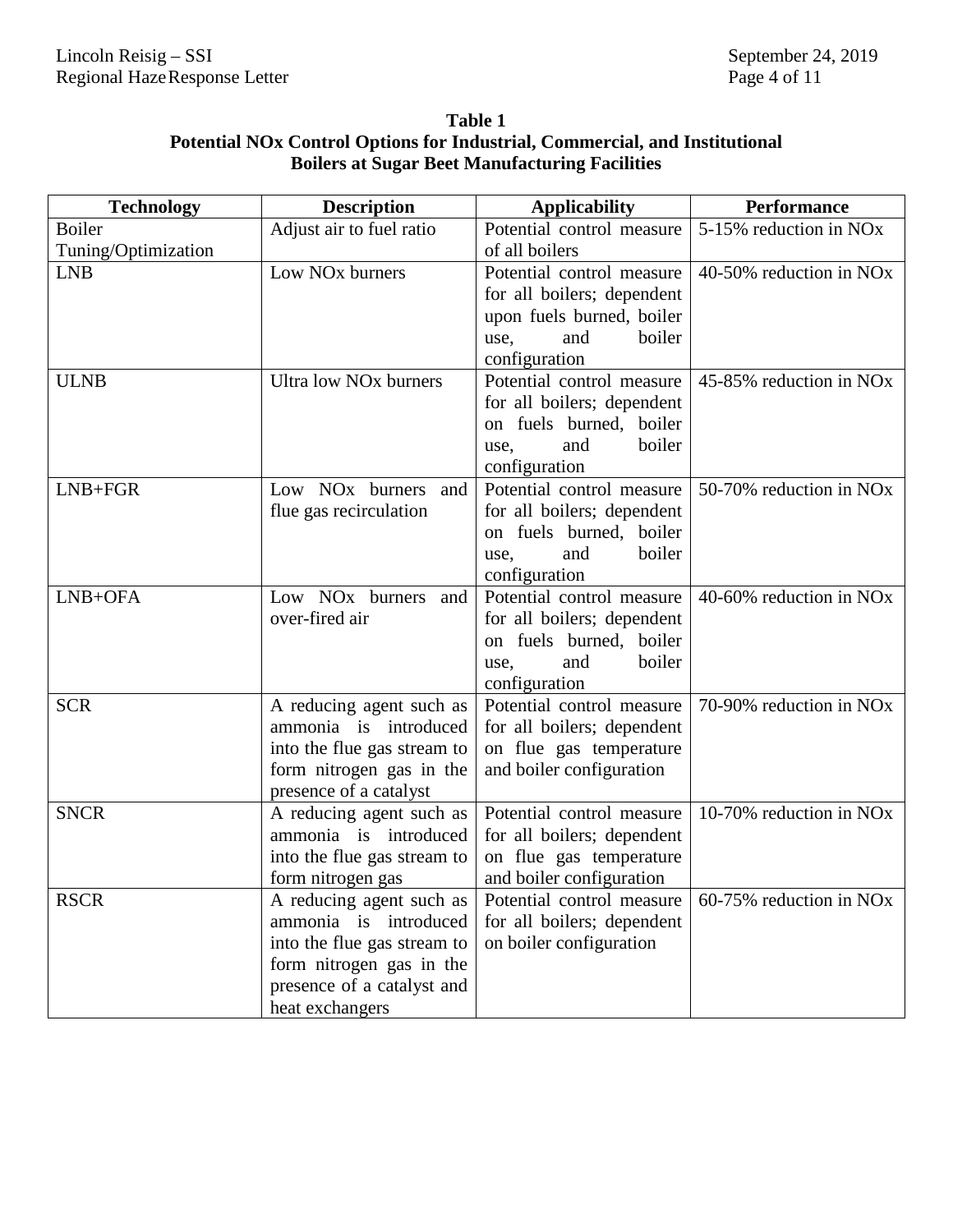# *Combustion Modification*

## Boiler Tuning/Optimization

One method of combustion modification to control NOx from boilers is "tuning," also known as optimization. The air to fuel ratio for combustion is analyzed and adjusted to lower NOx emissions. This may also result in more efficient combustion and better boiler performance. The reduction efficiency possible through boiler tuning is dependent on how "de-tuned" the boiler was prior to optimization, but 5 to 15 percent reduction of NOx can be achieved.

### Low/Ultra Low NOx Burners

Low NOx burner (LNB) technology utilizes alternate burner designs to reduce the formation of NOx. Temperature, residence time, and oxygen levels can be altered from traditional burner designs. LNBs utilize staged combustion, where fuel is introduced to an oxygen-rich, low temperature zone, and any uncombusted fuel is burned in a lower oxygen zone. In addition, the surface area of LNBs is increased to lower flame temperature and reduce thermal NOx production. Ultra Low NOx Burners (ULNB) often use similar designs and can decrease NOx emissions to up to 85 percent, and LNBs can decrease NOx emissions on average by 40 to 50 percent. LNBs are often combined with other combustion modification controls like flue gas recirculation and over-fired air. LNBs can result in significantly lower efficiencies, depending on the boiler and burners chosen. Suitability of LNBs must be carefully analyzed for each individual boiler.

### Flue Gas Recirculation

Flue gas recirculation (FGR) returns a portion of post-combustion stack gas to the burners. This lowers the oxygen content of the combustion air and decreases the flame temperature, thus less thermal NOx is formed. FGR is often combined with LNBs and can reduce emissions by 50 to 72 percent for coal and oil fired boilers. Retrofitting an FGR system to a boiler is sometimes challenging or infeasible, depending on the unit.

## Over-fired Air

Over-fired air (OFA) is a form of staged combustion that works by directing a portion of the combustion air from the last burners to ports downstream. This creates a more fuel-rich environment near the burners. Less thermal NOx is formed due to lowered temperatures at the combustion zones and less oxygen near the burners. OFA can be combined with LNBs to reduce NOx emissions by 40 to 60 percent.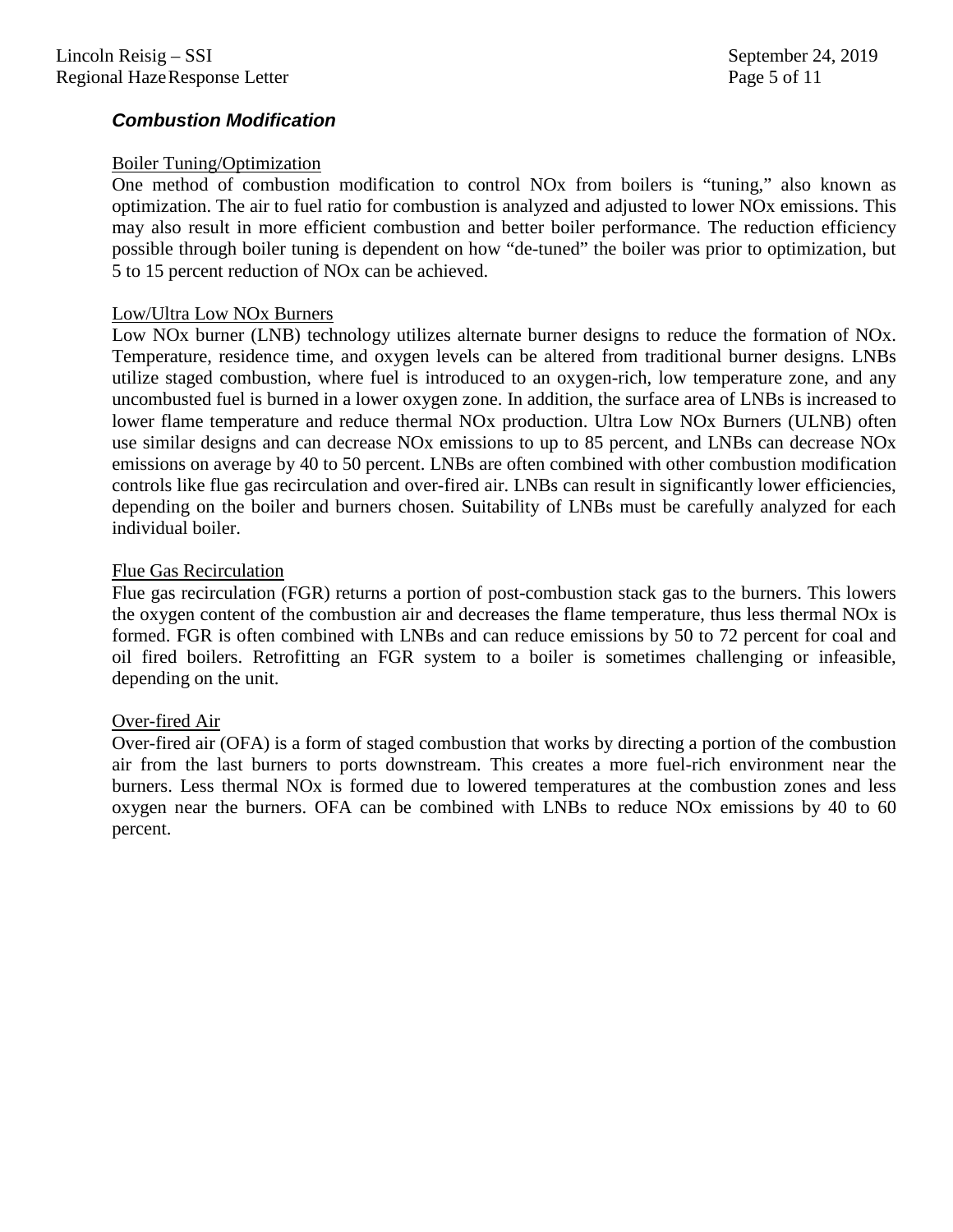# *Post-Combustion NOx Controls*

## Selective Non-Catalytic Reduction

Selective Non-Catalytic Reduction (SNCR) removes NOx by injecting urea or another reducing agent into the flue gas. The reagent reacts with NOx to form nitrogen gas (N2) and water. Temperatures between 1,700 and 2,000 °F are optimal for the reaction. SNCR systems can reduce NOx emissions by 30 to 60 percent. The use of LNBs with an SNCR system can increase the reduction efficiency to 50 to 90 percent of NOx.

### Selective Catalytic Reduction

Selective Catalytic Reduction (SCR) is similar to SNCR in that it removes NOx by injecting a reducing agent (typically ammonia) into the flue gas; however, SCR utilizes a catalyst. The catalyst lowers the activation energy needed for the reaction of NOx and ammonia to form nitrogen gas and water. As a result, SCRs are appropriate for boilers with lower flue gas temperatures. Depending on the catalyst used, temperatures of 470 to 1000 °F are required for proper reduction of NOx. Below this range, unreacted ammonia is released to the atmosphere, and above this range, ammonia oxidizes to form additional NOx. A properly maintained SCR system can reduce NOx emissions by 70 to 90 percent, more than an SNCR system, but have lower operating costs and higher capital costs. A boiler operator may also install ULNB with an SCR system to decrease NOx emissions by up to 95 percent.

### Regenerative Selective Catalytic Reduction

Regenerative Selective Catalytic Reduction (RSCR™) is an alternative to SCR for smaller boilers or boilers with particulate control equipment upstream of the control device. An SCR system requires a minimum flue gas temperature of 470 °F which may not be possible for some boiler systems. An RSCR system utilizes ceramic heat exchangers and a burner to bring the flue gas up to a suitable temperature for the reaction of NOx and ammonia (or similar reducing agent) to occur. NOx reduction efficiencies of 60 to 75 percent of can be achieved.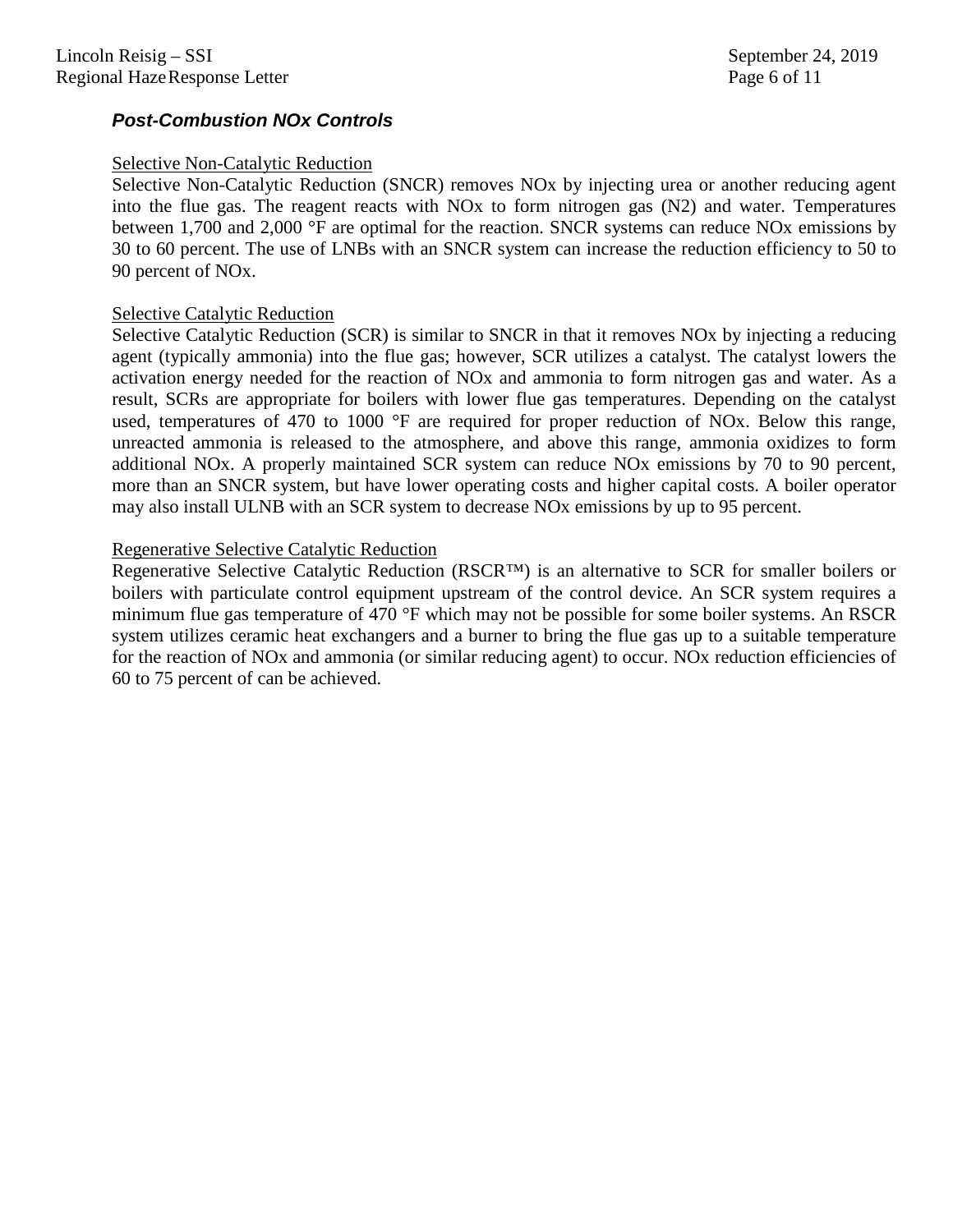# **Four Factor Analysis of Potential NOx Control Scenarios for Industrial, Commercial, and Institutional Boilers at Sugar Beet Manufacturing Facilities**

## **Cost of Compliance**

It is important to note that the values provided are estimated and actual retrofit control costs may be higher or lower depending on the utilization and size of the individual boiler as well as specific capital costs associated with the design. Combustion modifications are generally low cost in comparison to post combustion controls. Costs from boiler tuning include engineering and contractor costs to measure the oxygen and carbon monoxide concentrations in the flue gas and adjust the air to fuel mixture appropriately. LNBs and ULNBs are generally cost effective but the impacts on boiler efficiency must be considered. Associated costs are from engineering, the burners and related equipment, and labor costs for installation. Costs from retrofitting FGR or OFA can vary greatly depending on the boiler design. Engineering, equipment such as piping and fans, and labor costs make up the bulk of the costs. If extensive changes to the boiler are required to retrofit FGR or OFA, the costs can easily exceed cost effective levels.

Post-combustion NOx controls are generally much more cost intensive than combustion modifications, but can provide significantly higher reductions in NOx. The applicability of each type of post-combustion control should be carefully assessed for each unit. Considerations include space constraints, flue gas temperature, if fly ash is sold (the reducing agent may contaminate fly ash depending on the system chosen), and load swings of the boiler. For boilers with high temperature flue gas streams, an SNCR system may be considered. No reactor is required for SNCR as the urea or other reducing agent can be injected directly into the flue. This reduces capital costs for the system; however, operating costs are higher due to lower efficiency and more reagent use. For boilers with flue gas stream temperatures lower than those required for SNCR system, SCR and RSCR systems may be viable. They have high capital costs as a result of the dedicated reactor and catalyst required for each system; however, reagent costs are lower than for an SNCR system and NOx reduction efficiency is greatly increased.

Table 2 summarizes the cost effectiveness and factors affecting cost of each control option addressed in this analysis. Costs are shown in 2015 dollars. Please note that some costs may have increased or decreased.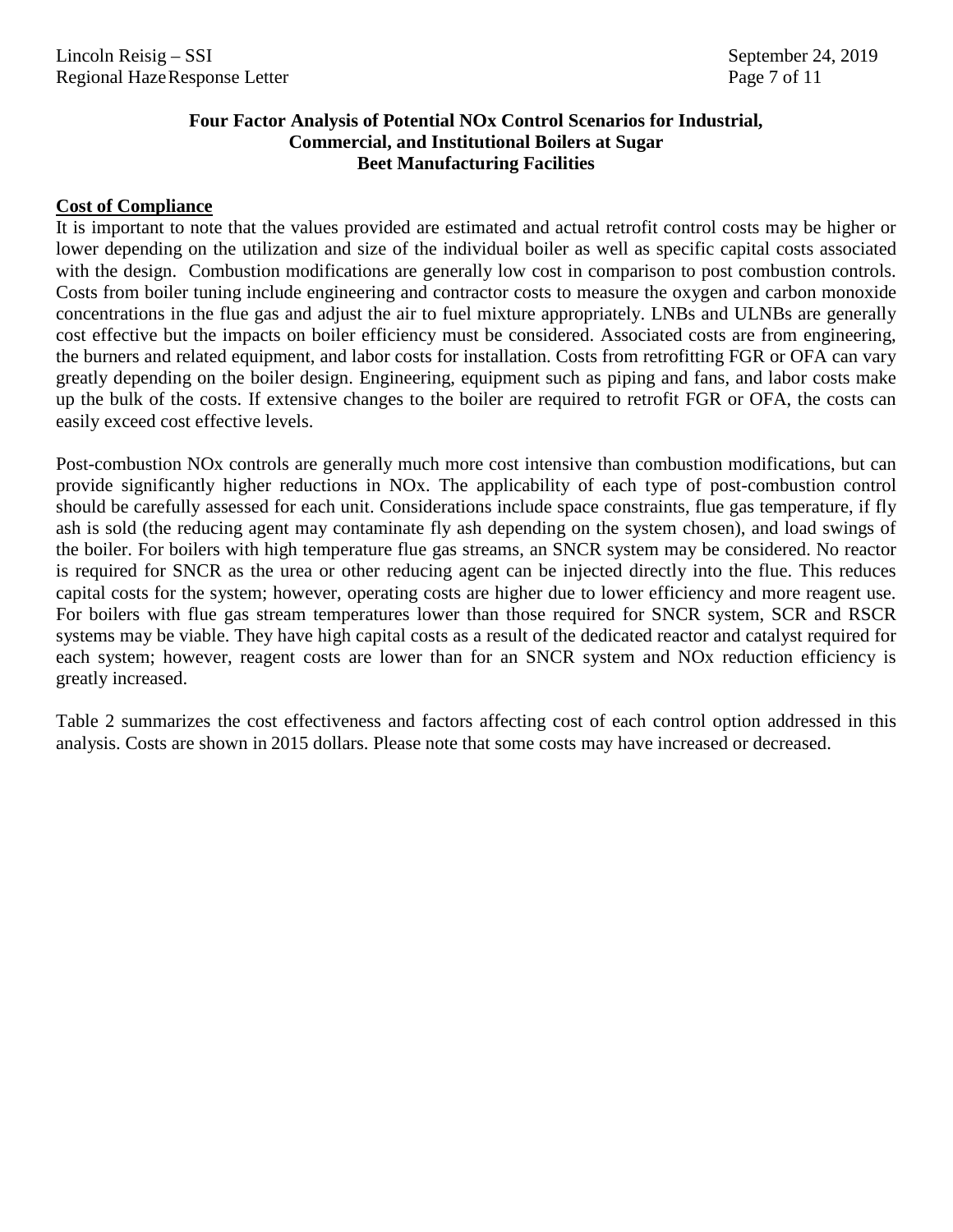| Table 2                                                                                                       |
|---------------------------------------------------------------------------------------------------------------|
| Cost Effectiveness for NO <sub>x</sub> Control Options for ICI Boilers at Sugar Beet Manufacturing Facilities |

| <b>Control Option</b>                | <b>Specific</b><br>Design<br><b>Parameters</b><br><b>Identified</b> | Cost<br><b>Effectiveness</b><br>$(2015 \frac{6}{10})$ | <b>Factors Affecting Cost</b>                                                                                       | <b>Potential Applicability to</b><br><b>Specific Boilers</b> |
|--------------------------------------|---------------------------------------------------------------------|-------------------------------------------------------|---------------------------------------------------------------------------------------------------------------------|--------------------------------------------------------------|
| <b>Boiler</b><br>Tuning/Optimization | None                                                                | Low                                                   | Engineering<br>and<br>contractor costs                                                                              | All Boilers                                                  |
| <b>LNB</b>                           | None                                                                | \$450-\$3,700                                         | Equipment, installation,<br>and engineering                                                                         | All Boilers                                                  |
| <b>ULNB</b>                          | None                                                                | \$650-\$2,200                                         | Equipment, installation,<br>and engineering                                                                         | All Boilers                                                  |
| $LNB+FGR$                            | None                                                                | \$1,200-\$4,300                                       | Equipment, installation,<br>construction,<br>and<br>engineering                                                     | All Boilers                                                  |
| LNB+OFA                              | None                                                                | \$700-\$3,700                                         | Equipment, installation,<br>construction,<br>and<br>engineering                                                     | All Boilers                                                  |
| LNB+SNCR                             | Urea injection<br>system                                            | \$1,700-\$4,500                                       | Equipment, installation,<br>engineering, energy use,<br>removal,<br>waste<br>reduction<br>agent,<br>and<br>catalyst | All Boilers; dependent on<br>temperature                     |
| ULNB+SCR                             | Ammonia<br>injection<br>system                                      | \$2,900-\$5,100                                       | Equipment, installation,<br>engineering, energy use,<br>waste<br>removal,<br>reduction<br>agent,<br>and<br>catalyst | All Boilers; dependent on<br>temperature                     |
| <b>SCR</b>                           | Ammonia<br>injection<br>system                                      | \$2,600-\$17,000                                      | Equipment, installation,<br>engineering, energy use,<br>waste<br>removal,<br>reduction<br>agent,<br>and<br>catalyst | All Boilers; dependent on<br>temperature                     |
| <b>SNCR</b>                          | Urea injection<br>system                                            | \$1,500-\$4,400                                       | Equipment, installation,<br>engineering, energy use,<br>waste<br>removal,<br>and<br>reduction agent                 | All Boilers; dependent on<br>temperature                     |
| <b>RSCR</b>                          | Ammonia<br>injection<br>system                                      | \$1,800-\$5,300                                       | Equipment, installation,<br>engineering, energy use,<br>waste<br>removal,<br>reduction agent,<br>and<br>catalyst    | All Boilers; dependent on<br>temperature                     |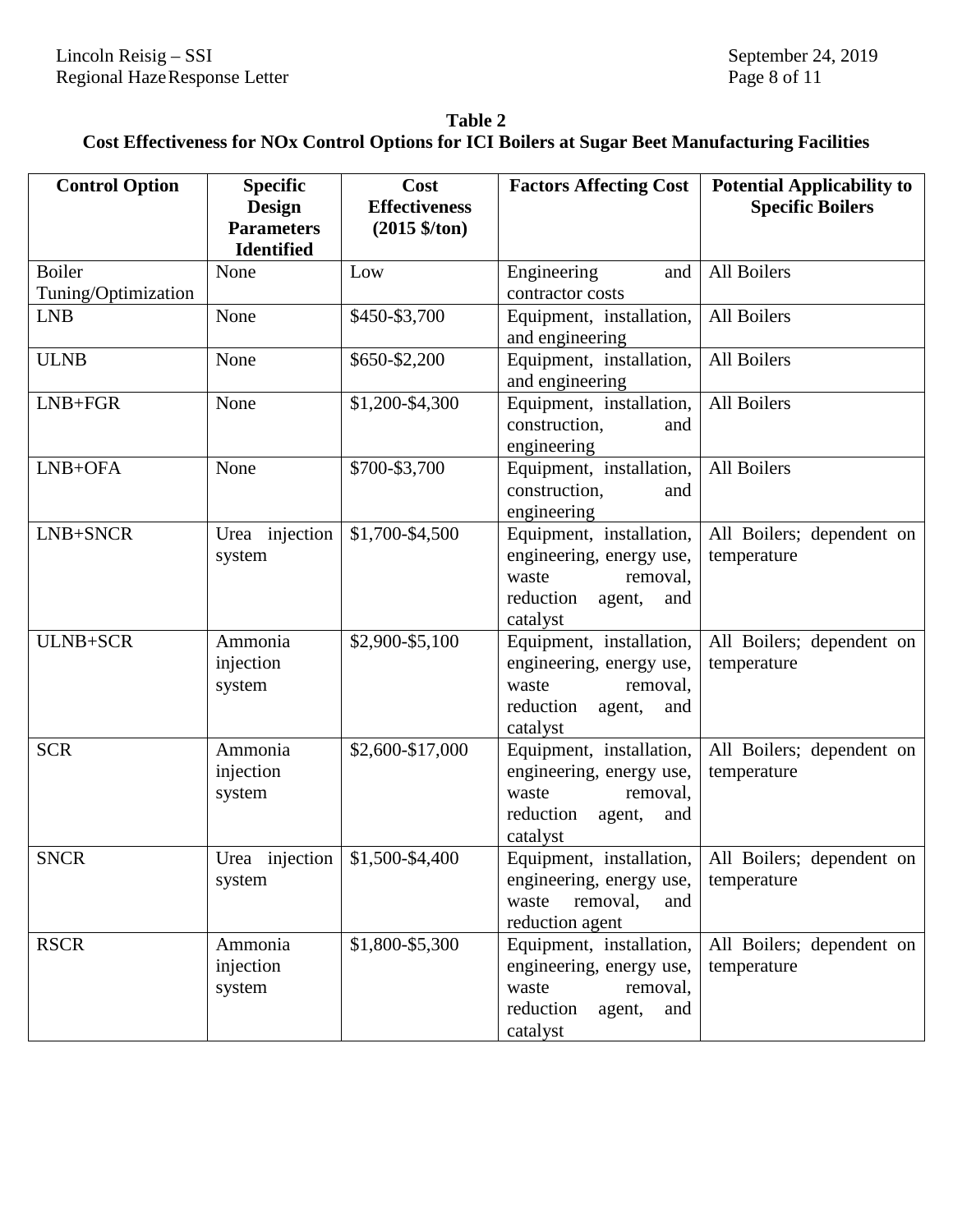Lincoln Reisig – SSI September 24, 2019 Regional HazeResponse Letter Page 9 of 11

### **Time Necessary for Compliance**

Sources are generally given between two and five years to implement changes for compliance with new regulations. MACT standards typically allow three years for compliance, and BART emission limitations require compliance no more than five years after regional haze SIP approval by the EPA. Combustion modifications and post-combustion NOx controls require significant time for engineering, construction, and facility preparedness. Two to five years after SIP approval would typically be appropriate, depending on the size of the unit and control options selected. Substantially less time would be required for boiler optimization and tuning which can be implemented within a few months to a year.

## **Energy and Non-Air Impacts**

Combustion modification and post-combustion NOx controls can impact energy use and the environment in forms other than air quality. Non-air environmental impacts include solid, liquid, and/or hazardous waste generation and deposition of atmospheric pollutants on land or water. Some control technologies may result in nuisances in the form of noise pollution or odor.

Combustion modifications can have significant impacts on energy use, positively or negatively. Boiler tuning, LNB/ULNBs, OFA, and FGR can reduce the efficiency of a boiler as the air to fuel ratio increases and temperature decreases. This increases fuel usage and, as a result, costs. OFA and FGR systems increase energy use in the form of fans and compressors. Facilities that sell fly ash may be affected due to the higher CO concentrations making the fly ash unsuitable for sale.

Post-combustion NOx controls may also impact energy use for boilers. SCR, SNCR, and RSCR systems reduce thermal efficiency by using thermal energy in the reaction of NOx and reagent. Fans, compressors, injection equipment, and related processes utilize energy and increase costs. For SCR, SNCR, and RSCR systems, the reagent (usually ammonia or urea) can contaminate fly ash, making it unsalable.

## **Remaining Useful Life at the Source**

The remaining useful life of an individual boiler can vary greatly depending on the age of the boiler, size of the unit, maintenance frequency, and other factors. Life expectancies for most industrial, commercial, and institutional boilers at sugar beet manufacturing facilities are between 10 and 30 years or more.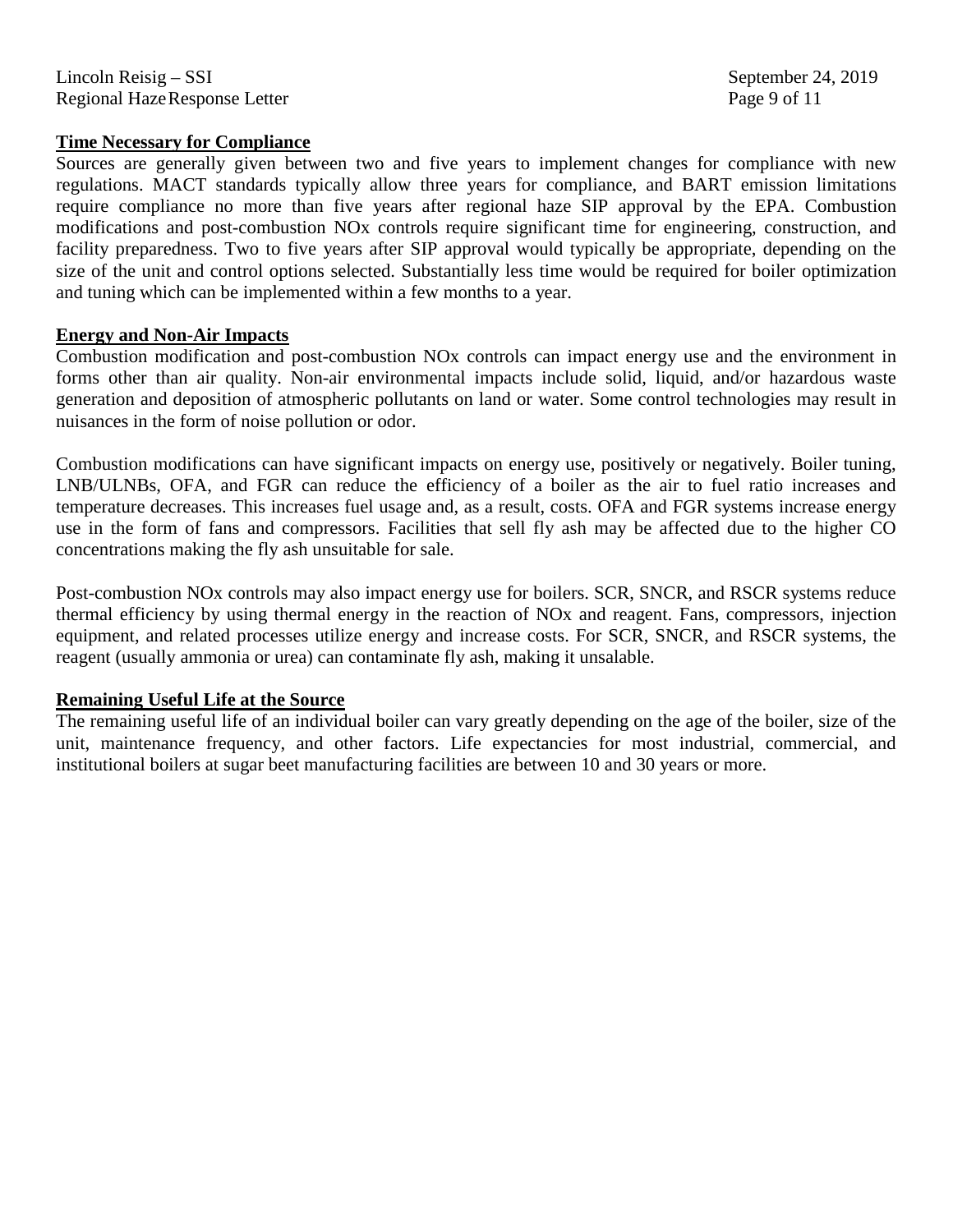### **FOUR FACTOR ANALYSIS – SSI SPECIFIC**

# **Cost of Compliance**

# **Table 3 Cost Effectiveness for NOx Control Options for ICI Boilers at SSI**

| <b>Control Option</b>                | <b>Specific</b><br><b>Design</b><br><b>Parameters</b><br><b>Identified</b> | Cost<br><b>Effectiveness</b><br>$(2015 \frac{6}{10})$ | <b>Factors Affecting Cost</b>                                                                                       | <b>Potential Applicability to</b><br><b>Specific Boilers</b> |
|--------------------------------------|----------------------------------------------------------------------------|-------------------------------------------------------|---------------------------------------------------------------------------------------------------------------------|--------------------------------------------------------------|
| <b>Boiler</b><br>Tuning/Optimization | None                                                                       | Low                                                   | Engineering<br>and<br>contractor costs                                                                              | All Boilers                                                  |
| <b>LNB</b>                           | None                                                                       | \$450-\$3,700                                         | Equipment, installation,<br>and engineering                                                                         | All Boilers                                                  |
| <b>ULNB</b>                          | None                                                                       | \$650-\$2,200                                         | Equipment, installation,<br>and engineering                                                                         | All Boilers                                                  |
| $LNB + FGR$                          | None                                                                       | \$1,200-\$4,300                                       | Equipment, installation,<br>construction,<br>and<br>engineering                                                     | Union Boilers only                                           |
| LNB+OFA                              | None                                                                       | \$700-\$3,700                                         | Equipment, installation,<br>construction,<br>and<br>engineering                                                     | All Boilers                                                  |
| LNB+SNCR                             | Urea injection<br>system                                                   | \$1,700-\$4,500                                       | Equipment, installation,<br>engineering, energy use,<br>waste<br>removal,<br>reduction<br>agent,<br>and<br>catalyst | Not Applicable-Infeasible,<br>stack temps too low            |
| ULNB+SCR                             | Ammonia<br>injection<br>system                                             | \$2,900-\$5,100                                       | Equipment, installation,<br>engineering, energy use,<br>waste<br>removal,<br>reduction<br>agent,<br>and<br>catalyst | Not Applicable-Infeasible,<br>stack temps too low            |
| <b>SCR</b>                           | Ammonia<br>injection<br>system                                             | \$2,600-\$17,000                                      | Equipment, installation,<br>engineering, energy use,<br>waste<br>removal,<br>reduction<br>agent,<br>and<br>catalyst | Not Applicable-Infeasible,<br>stack temps too low            |
| <b>SNCR</b>                          | Urea injection<br>system                                                   | \$1,500-\$4,400                                       | Equipment, installation,<br>engineering, energy use,<br>waste<br>removal,<br>and<br>reduction agent                 | Not Applicable-Infeasible,<br>stack temps too low            |
| <b>RSCR</b>                          | Ammonia<br>injection<br>system                                             | $$1,800 - $5,300$                                     | Equipment, installation,<br>engineering, energy use,<br>waste<br>removal,<br>reduction<br>agent,<br>and<br>catalyst | Not Applicable-Infeasible,<br>stack temps too low            |

It is evident, from the information shown above, that "combustion modifications" are the only potential options for the affected EUs (CE Boilers and Union Boilers) for NOx control at the SSI facility.